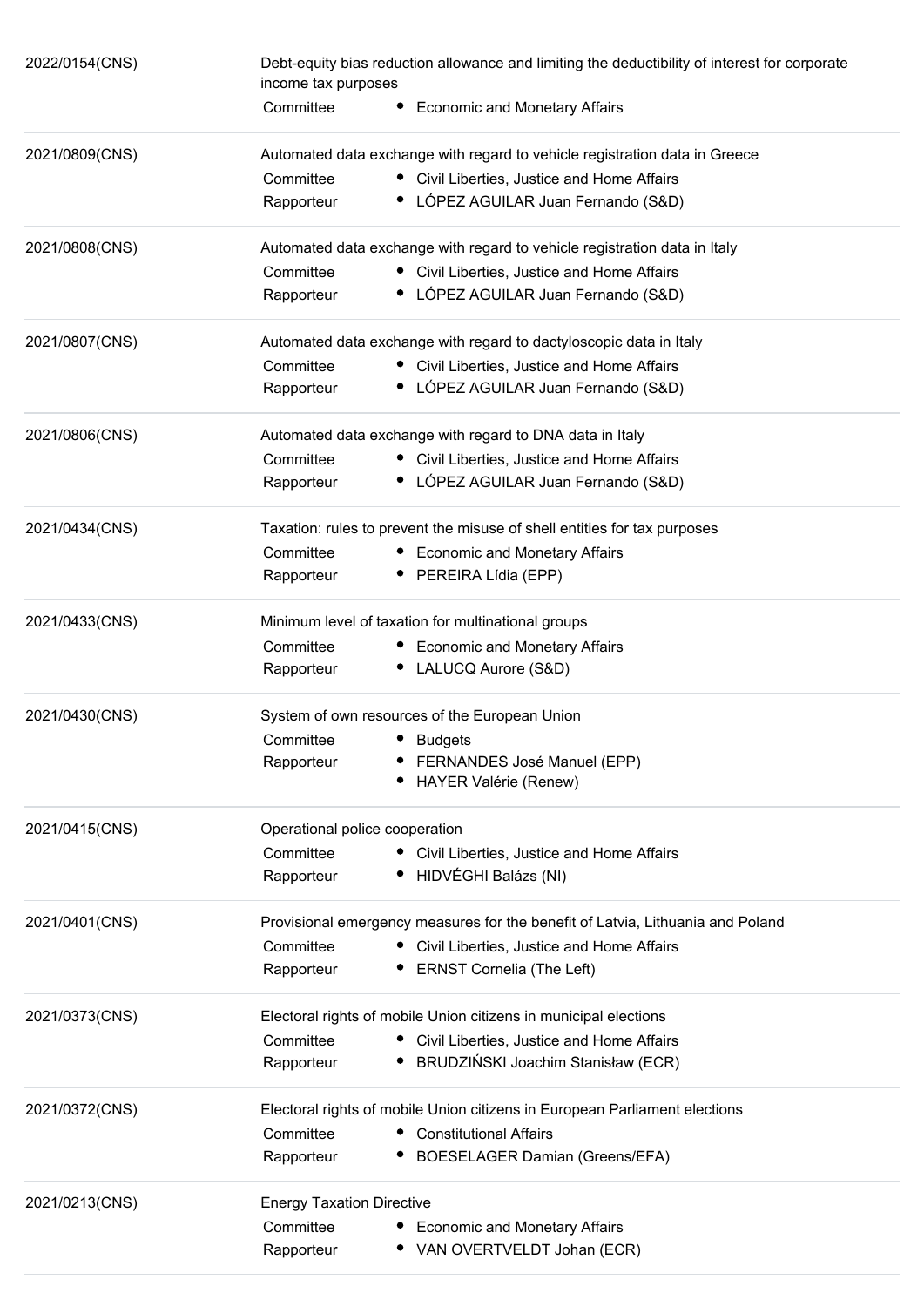| 2021/0140(CNS) |                                                                                           | The Schengen evaluation mechanism                                                                                                                              |  |  |
|----------------|-------------------------------------------------------------------------------------------|----------------------------------------------------------------------------------------------------------------------------------------------------------------|--|--|
|                | Committee                                                                                 | • Civil Liberties, Justice and Home Affairs                                                                                                                    |  |  |
|                | Rapporteur                                                                                | • SKYTTEDAL Sara (EPP)                                                                                                                                         |  |  |
| 2021/0051(CNS) |                                                                                           | Dock dues scheme in the French outermost regions                                                                                                               |  |  |
|                | Committee                                                                                 | • Regional Development                                                                                                                                         |  |  |
|                | Rapporteur                                                                                | • OMARJEE Younous (The Left)                                                                                                                                   |  |  |
| 2021/0015(CNS) | Administrative cooperation in the field of excise duties: content of electronic registers |                                                                                                                                                                |  |  |
|                | Committee                                                                                 | • Economic and Monetary Affairs                                                                                                                                |  |  |
|                | Rapporteur                                                                                | • TINAGLI Irene (S&D)                                                                                                                                          |  |  |
| 2020/0331(CNS) |                                                                                           | Common system of value added tax (VAT): conferral of implementing powers to the Commission<br>to determine the meaning of the terms used in certain provisions |  |  |
|                | Committee                                                                                 | • Economic and Monetary Affairs                                                                                                                                |  |  |
|                | Rapporteur                                                                                | • TINAGLI Irene (S&D)                                                                                                                                          |  |  |
| 2020/0022(CNS) |                                                                                           | Administrative cooperation in the field of taxation. Codification                                                                                              |  |  |
|                | Committee                                                                                 | • Legal Affairs                                                                                                                                                |  |  |
|                | Rapporteur                                                                                | • ADAMOWICZ Magdalena (EPP)                                                                                                                                    |  |  |
| 2019/0819(CNS) |                                                                                           | Automated data exchange with regard to dactyloscopic data in the United Kingdom                                                                                |  |  |
|                | Committee                                                                                 | • Civil Liberties, Justice and Home Affairs                                                                                                                    |  |  |
|                | Rapporteur                                                                                | • LÓPEZ AGUILAR Juan Fernando (S&D)                                                                                                                            |  |  |
| 2019/0807(CNS) |                                                                                           | Agreement on cooperation between Eurojust and Serbia                                                                                                           |  |  |
|                | Committee                                                                                 | • Civil Liberties, Justice and Home Affairs                                                                                                                    |  |  |
|                | Rapporteur                                                                                | • LÓPEZ AGUILAR Juan Fernando (S&D)                                                                                                                            |  |  |
| 2019/0806(CNS) |                                                                                           | Automated data exchange with regard to vehicle registration data in Ireland                                                                                    |  |  |
|                | Committee                                                                                 | Civil Liberties, Justice and Home Affairs                                                                                                                      |  |  |
|                | Rapporteur                                                                                | LÓPEZ AGUILAR Juan Fernando (S&D)                                                                                                                              |  |  |
| 2019/0805(CNS) |                                                                                           | Eurojust: agreement on judicial cooperation in criminal matters with Denmark                                                                                   |  |  |
|                | Committee                                                                                 | Civil Liberties, Justice and Home Affairs                                                                                                                      |  |  |
|                | Rapporteur                                                                                | MORAES Claude (S&D)                                                                                                                                            |  |  |
| 2018/0807(CNS) |                                                                                           | Agreement on cooperation between Eurojust and Albania                                                                                                          |  |  |
|                | Committee                                                                                 | Civil Liberties, Justice and Home Affairs                                                                                                                      |  |  |
|                | Rapporteur                                                                                | FERRARA Laura (EFDD)                                                                                                                                           |  |  |
| 2018/0244(CNS) |                                                                                           | Association of the overseas countries and territories with the EU including                                                                                    |  |  |
|                |                                                                                           | EU/Greenland/Denmark relations 2021-2027                                                                                                                       |  |  |
|                | Committee                                                                                 | • Development                                                                                                                                                  |  |  |
|                | Rapporteur                                                                                | • TOBÉ Tomas (EPP)                                                                                                                                             |  |  |
| 2018/0164(CNS) |                                                                                           | Operation of the definitive VAT system for the taxation of trade between Member States                                                                         |  |  |
|                | Committee                                                                                 | <b>Economic and Monetary Affairs</b>                                                                                                                           |  |  |
|                | Rapporteur                                                                                | MARTUSCIELLO Fulvio (PPE)                                                                                                                                      |  |  |
| 2018/0073(CNS) | digital services                                                                          | Common system of a digital services tax on revenues resulting from the provision of certain                                                                    |  |  |
|                | Committee                                                                                 | <b>Economic and Monetary Affairs</b>                                                                                                                           |  |  |
|                | Rapporteur                                                                                | TANG Paul (S&D)                                                                                                                                                |  |  |
|                |                                                                                           |                                                                                                                                                                |  |  |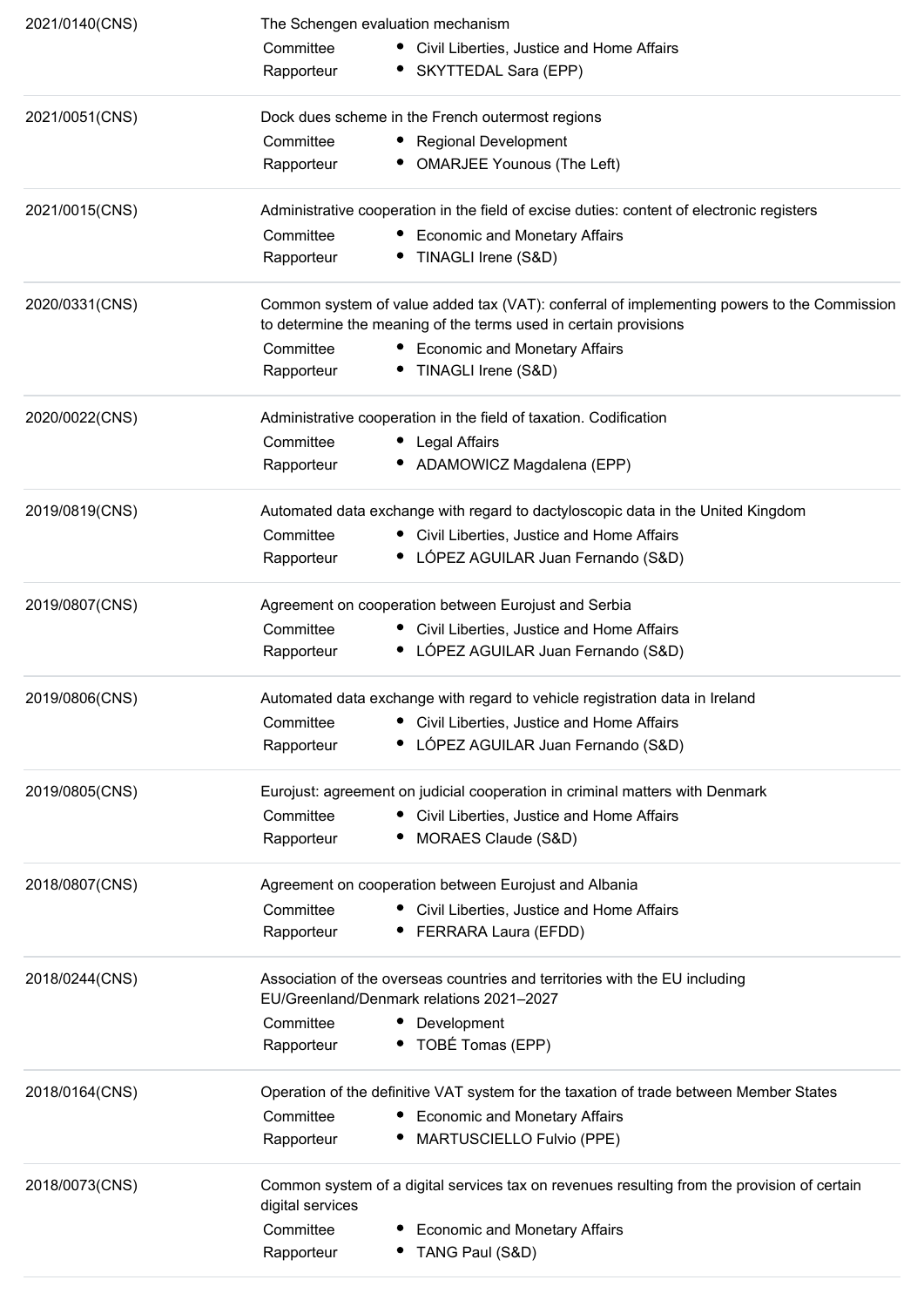| 2018/0072(CNS) | Corporate taxation of a significant digital presence                                                                                                                          |                                             |  |  |
|----------------|-------------------------------------------------------------------------------------------------------------------------------------------------------------------------------|---------------------------------------------|--|--|
|                | Committee<br>• Economic and Monetary Affairs                                                                                                                                  |                                             |  |  |
|                | Rapporteur<br>ROSATI Dariusz (PPE)                                                                                                                                            |                                             |  |  |
| 2017/0804(CNS) | Memorandum of Understanding between the European Agency for the operational management<br>of large-scale IT systems in the area of freedom, security and justice and Eurojust |                                             |  |  |
|                | • Civil Liberties, Justice and Home Affairs<br>Committee                                                                                                                      |                                             |  |  |
|                | Rapporteur<br>MORAES Claude (S&D)                                                                                                                                             |                                             |  |  |
| 2017/0803(CNS) | Agreement on operational and strategic cooperation between Denmark and European Police<br>Office (Europol)                                                                    |                                             |  |  |
|                | Committee<br>• Civil Liberties, Justice and Home Affairs                                                                                                                      |                                             |  |  |
|                | Rapporteur                                                                                                                                                                    | DÍAZ DE MERA GARCÍA CONSUEGRA Agustín (PPE) |  |  |
| 2017/0801(CNS) | Automated data exchange with regard to vehicle registration data in Croatia                                                                                                   |                                             |  |  |
|                | Committee<br>• Civil Liberties, Justice and Home Affairs                                                                                                                      |                                             |  |  |
|                | MORAES Claude (S&D)<br>Rapporteur                                                                                                                                             |                                             |  |  |
| 2017/0335(CNS) | Strengthening fiscal responsibility and medium-term budgetary orientation in the Member States                                                                                |                                             |  |  |
|                | Committee<br><b>Economic and Monetary Affairs</b>                                                                                                                             |                                             |  |  |
| 2017/0115(CNS) | Charging of heavy goods vehicles for the use of certain infrastructures: vehicle taxation                                                                                     |                                             |  |  |
|                | Committee<br>• Transport and Tourism                                                                                                                                          |                                             |  |  |
|                | • CLUNE Deirdre (PPE)<br>Rapporteur                                                                                                                                           |                                             |  |  |
| 2016/0823(CNS) | Europol agreements: cooperation with Denmark                                                                                                                                  |                                             |  |  |
|                | Committee<br>• Civil Liberties, Justice and Home Affairs                                                                                                                      |                                             |  |  |
|                | Rapporteur                                                                                                                                                                    | DÍAZ DE MERA GARCÍA CONSUEGRA Agustín (PPE) |  |  |
| 2016/0811(CNS) | Agreement on operational and strategic cooperation between Ukraine and European Police<br>Office (Europol)                                                                    |                                             |  |  |
|                | Committee<br>Civil Liberties, Justice and Home Affairs                                                                                                                        |                                             |  |  |
|                | <b>GABRIEL Mariya (PPE)</b><br>Rapporteur                                                                                                                                     |                                             |  |  |
| 2016/0808(CNS) | Agreement on strategic cooperation between the Ministry of Public Security of the People's<br>Republic of China and Europol                                                   |                                             |  |  |
|                | Committee<br>• Civil Liberties, Justice and Home Affairs                                                                                                                      |                                             |  |  |
|                | MORAES Claude (S&D)<br>Rapporteur                                                                                                                                             |                                             |  |  |
| 2016/0801(CNS) | Agreement on strategic cooperation between Brazil and Europol                                                                                                                 |                                             |  |  |
|                | Committee<br>Civil Liberties, Justice and Home Affairs                                                                                                                        |                                             |  |  |
|                | MORAES Claude (S&D)<br>Rapporteur                                                                                                                                             |                                             |  |  |
| 2016/0337(CNS) | Common corporate tax base                                                                                                                                                     |                                             |  |  |
|                | Committee<br><b>Economic and Monetary Affairs</b>                                                                                                                             |                                             |  |  |
|                | TANG Paul (S&D)<br>Rapporteur                                                                                                                                                 |                                             |  |  |
| 2016/0336(CNS) | Common consolidated corporate tax base (CCCTB)                                                                                                                                |                                             |  |  |
|                | Committee<br><b>Economic and Monetary Affairs</b>                                                                                                                             |                                             |  |  |
|                | LAMASSOURE Alain (PPE)<br>Rapporteur                                                                                                                                          |                                             |  |  |
| 2015/0812(CNS) | Cooperation agreement between Eurojust and Montenegro                                                                                                                         |                                             |  |  |
|                | Committee<br>Civil Liberties, Justice and Home Affairs                                                                                                                        |                                             |  |  |
|                | Rapporteur<br><b>GRIESBECK Nathalie (ALDE)</b>                                                                                                                                |                                             |  |  |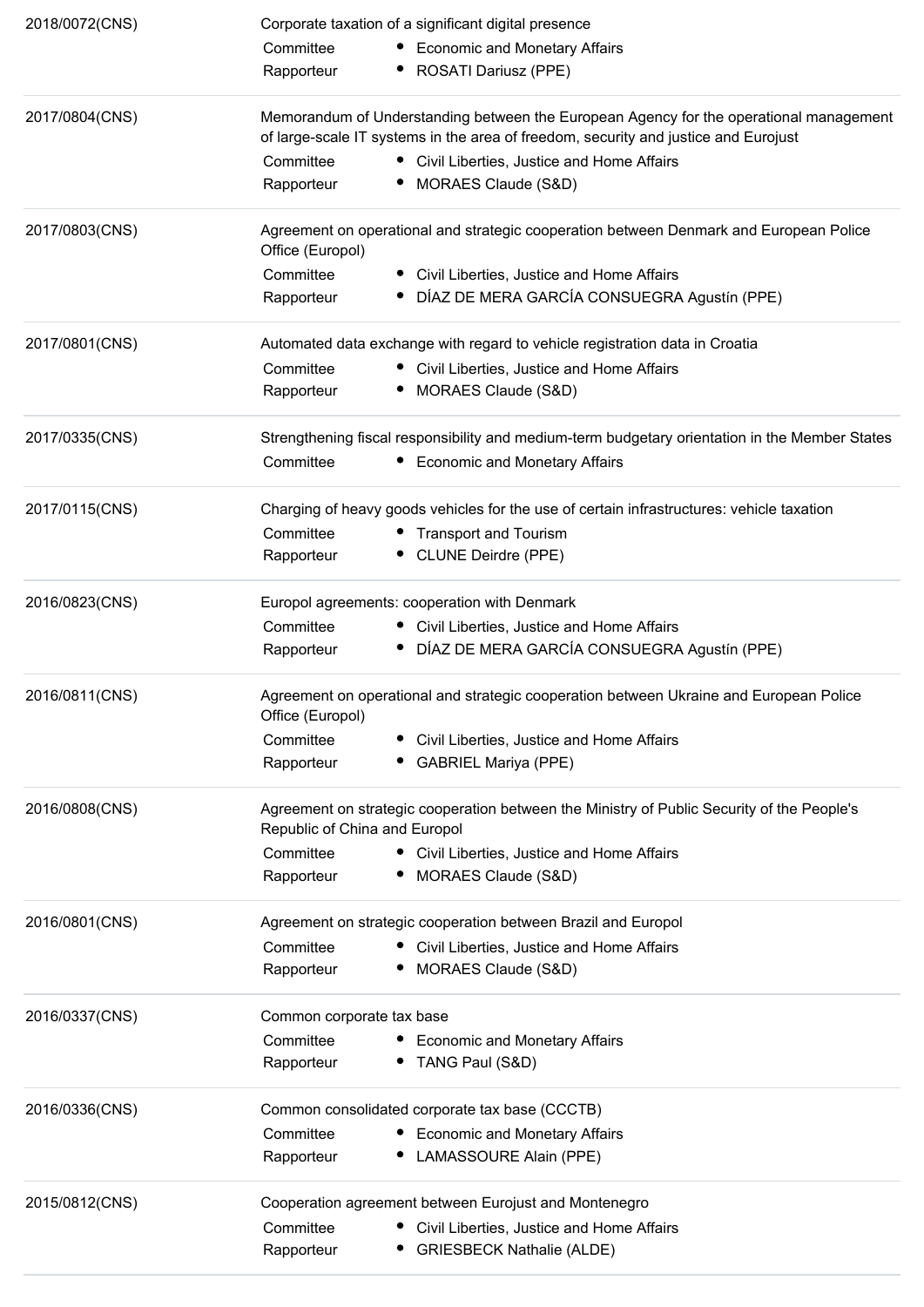| 2015/0811(CNS)  | Memorandum of Understanding between the Office for Harmonisation in the Internal Market and<br>Eurojust                                                            |  |  |
|-----------------|--------------------------------------------------------------------------------------------------------------------------------------------------------------------|--|--|
|                 | Committee<br>• Legal Affairs                                                                                                                                       |  |  |
| 2015/0810(CNS)  | Cooperation agreement between Eurojust and Ukraine                                                                                                                 |  |  |
|                 | Committee<br>• Civil Liberties, Justice and Home Affairs                                                                                                           |  |  |
|                 | • KAUFMANN Sylvia-Yvonne (S&D)<br>Rapporteur                                                                                                                       |  |  |
| 2015/0809(CNS)  | Agreement on strategic cooperation in the fight against serious crime and terrorism between the<br>United Arab Emirates and European Police Office (Europol)       |  |  |
|                 | • Civil Liberties, Justice and Home Affairs<br>Committee                                                                                                           |  |  |
|                 | · MUSSOLINI Alessandra (PPE)<br>Rapporteur                                                                                                                         |  |  |
| 2015/0808(CNS)  | Agreement on operational and strategic cooperation between Bosnia and Herzegovina and<br>European Police Office (Europol)                                          |  |  |
|                 | Committee<br>• Civil Liberties, Justice and Home Affairs                                                                                                           |  |  |
|                 | Rapporteur<br>• FONTANA Lorenzo (ENF)                                                                                                                              |  |  |
| 2015/0807(CNS)  | Access for consultation of the Visa Information System (VIS) by designated authorities of<br>Member States and by Europol: date of effect of Decision 2008/633/JHA |  |  |
|                 | Committee<br>• Civil Liberties, Justice and Home Affairs                                                                                                           |  |  |
|                 | • KIRKHOPE Timothy (ECR)<br>Rapporteur                                                                                                                             |  |  |
| 2013/0308(CNS)  | Convention (1990) on the elimination of double taxation in connection with the adjustment of<br>profits of associated enterprises: accession of Croatia            |  |  |
|                 | Committee<br>• Economic and Monetary Affairs                                                                                                                       |  |  |
|                 | • NITRAS Sławomir (PPE)<br>Rapporteur                                                                                                                              |  |  |
| 2013/0045(CNS)  | Implementing enhanced cooperation in the area of financial transaction tax (FTT)                                                                                   |  |  |
|                 | Committee<br><b>Economic and Monetary Affairs</b>                                                                                                                  |  |  |
|                 | • PODIMATA Anni (S&D)<br>Rapporteur                                                                                                                                |  |  |
| 2011/0314(CNS)  | Corporate taxation: common system of taxation applicable to interest and royalty payments.<br>Recast                                                               |  |  |
|                 | Committee<br><b>Economic and Monetary Affairs</b>                                                                                                                  |  |  |
|                 | • GÁLL-PELCZ Ildikó (PPE)<br>Rapporteur                                                                                                                            |  |  |
| 2022/0902(APP)  | Reform of the electoral law of the European Union                                                                                                                  |  |  |
|                 | • Constitutional Affairs<br>Committee                                                                                                                              |  |  |
| 2022/0072(APP)  | Implementing measures for new own resources of the European Union                                                                                                  |  |  |
|                 | Committee<br><b>Budgets</b>                                                                                                                                        |  |  |
|                 | FERNANDES José Manuel (EPP)<br>Rapporteur<br><b>HAYER Valérie (Renew)</b>                                                                                          |  |  |
| 2021/0429R(APP) | Interim report on the 2021 proposal for a revision of the Multiannual Financial Framework                                                                          |  |  |
|                 | Committee<br><b>Budgets</b>                                                                                                                                        |  |  |
|                 | Rapporteur<br>OLBRYCHT Jan (EPP)                                                                                                                                   |  |  |
|                 | MARQUES Margarida (S&D)                                                                                                                                            |  |  |
| 2021/0429(APP)  | Multiannual financial framework for the years 2021 to 2027                                                                                                         |  |  |
|                 | Committee<br><b>Budgets</b>                                                                                                                                        |  |  |
|                 | OLBRYCHT Jan (EPP)<br>Rapporteur                                                                                                                                   |  |  |
|                 | MARQUES Margarida (S&D)                                                                                                                                            |  |  |
|                 |                                                                                                                                                                    |  |  |